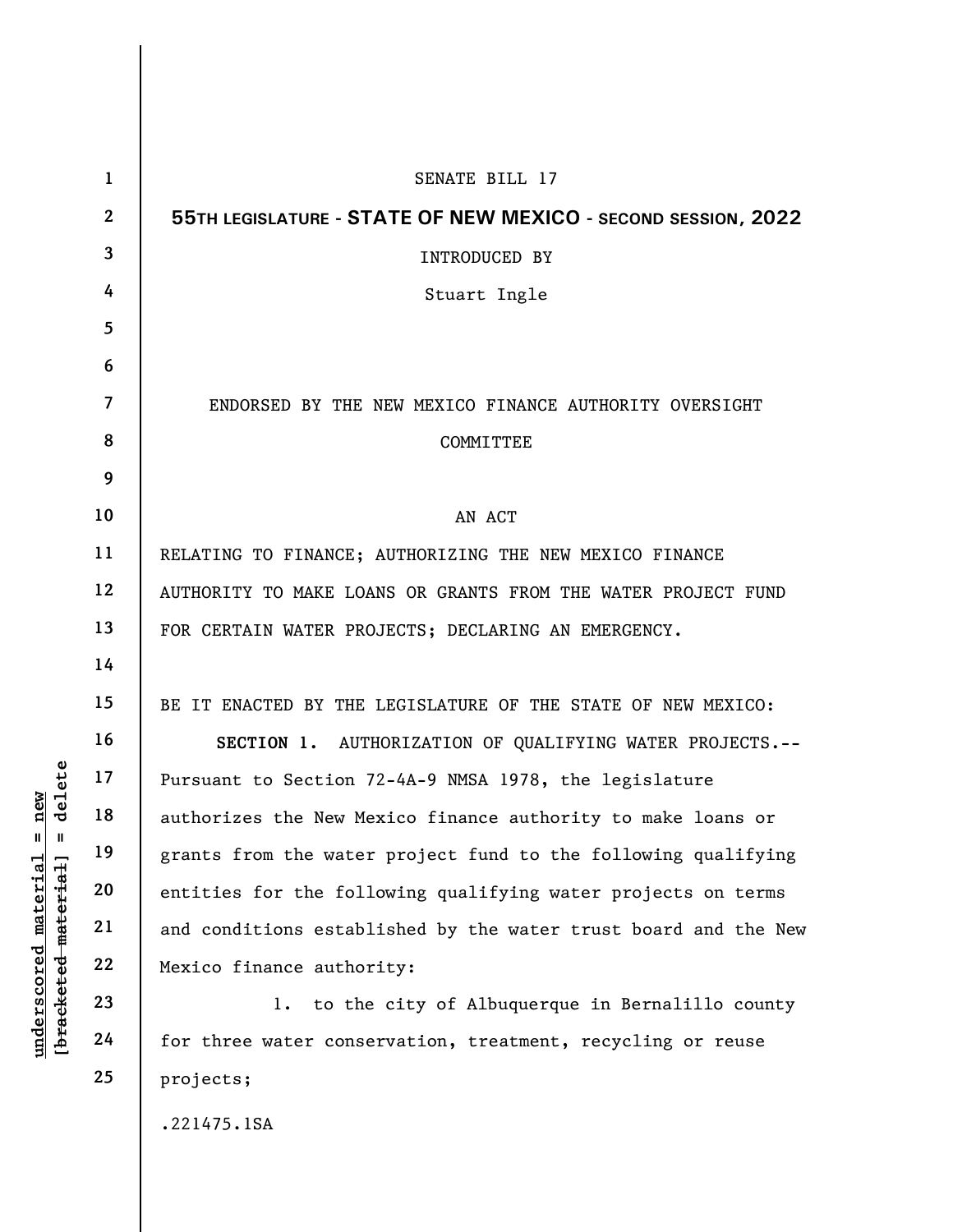understand material material material material and the project;<br>
which is a project;<br>
which is a set of the department for a water<br>
which is a set of the department for a water<br>
22 in Socorro county;<br>
23 10. to the consume 1 2 3 4 5 6 7 8 9 10 11 12 13 14 15 16 17 18 19 20 21 22 23 24 25 2. to the Albuquerque-Bernalillo county water utility authority in Bernalillo county for two water conservation, treatment, recycling or reuse projects; 3. to the city of Anthony in Dona Ana county for a flood prevention project; 4. to the town of Bernalillo in Sandoval county for a water storage, conveyance and delivery project; 5. to the Canada de los Alamos mutual domestic water consumers' and mutual sewage works association in Santa Fe county for a water storage, conveyance and delivery project; 6. to the eastern New Mexico water utility authority in Curry county for a water storage, conveyance and delivery project; 7. to the Eldorado area water and sanitation district in Santa Fe county for a water storage, conveyance and delivery project; 8. to the EMWT regional water association in Torrance county for a water storage, conveyance and delivery project; 9. to the energy, minerals and natural resources department for a watershed restoration and management project in Socorro county; 10. to the greater Chimayo mutual domestic water consumers association in Santa Fe county for a water storage, conveyance and delivery project; .221475.1SA

 $- 2 -$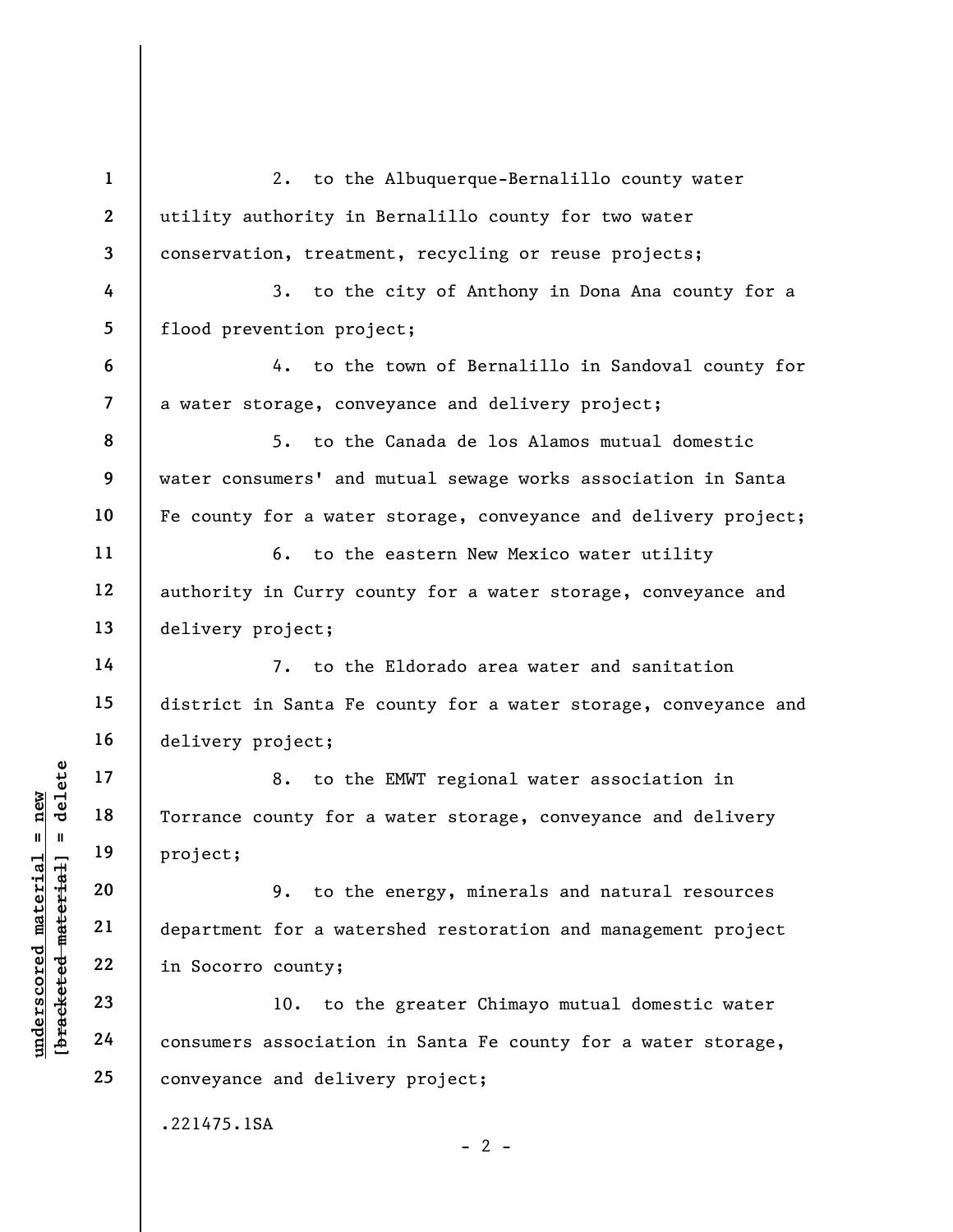understand material material species of the set of the set of the set of the set of the set of the set of the set of the set of the set of the set of the set of the set of the set of the set of the set of the set of the se 1 2 3 4 5 6 7 8 9 10 11 12 13 14 15 16 17 18 19 20 21 22 23 24 25 11. to the interstate stream commission for a federal Endangered Species Act implementation project in Bernalillo county; 12. to La Jara mutual domestic water consumers and mutual sewage works association in Sandoval county for a water storage, conveyance and delivery project; 13. to the Lincoln mutual domestic water consumers association and Lincoln sewage works in Lincoln county for a water storage, conveyance and delivery project; 14. to Los Alamos county for a water conservation, treatment, recycling or reuse project; 15. to Luna county for a flood prevention project; 16. to the middle Rio Grande conservancy district in Bernalillo county for a water storage, conveyance and delivery project; 17. to the village of Milan in Cibola county for a flood prevention project and a water storage, conveyance and delivery project; 18. to the New Mexico new model community ditch association in Hidalgo county for a water storage, conveyance and delivery project; 19. to the Quail Hollow mutual domestic water users association in Bernalillo county for a water storage, conveyance and delivery project; 20. to the Ramah water and sanitation district in .221475.1SA  $-3 -$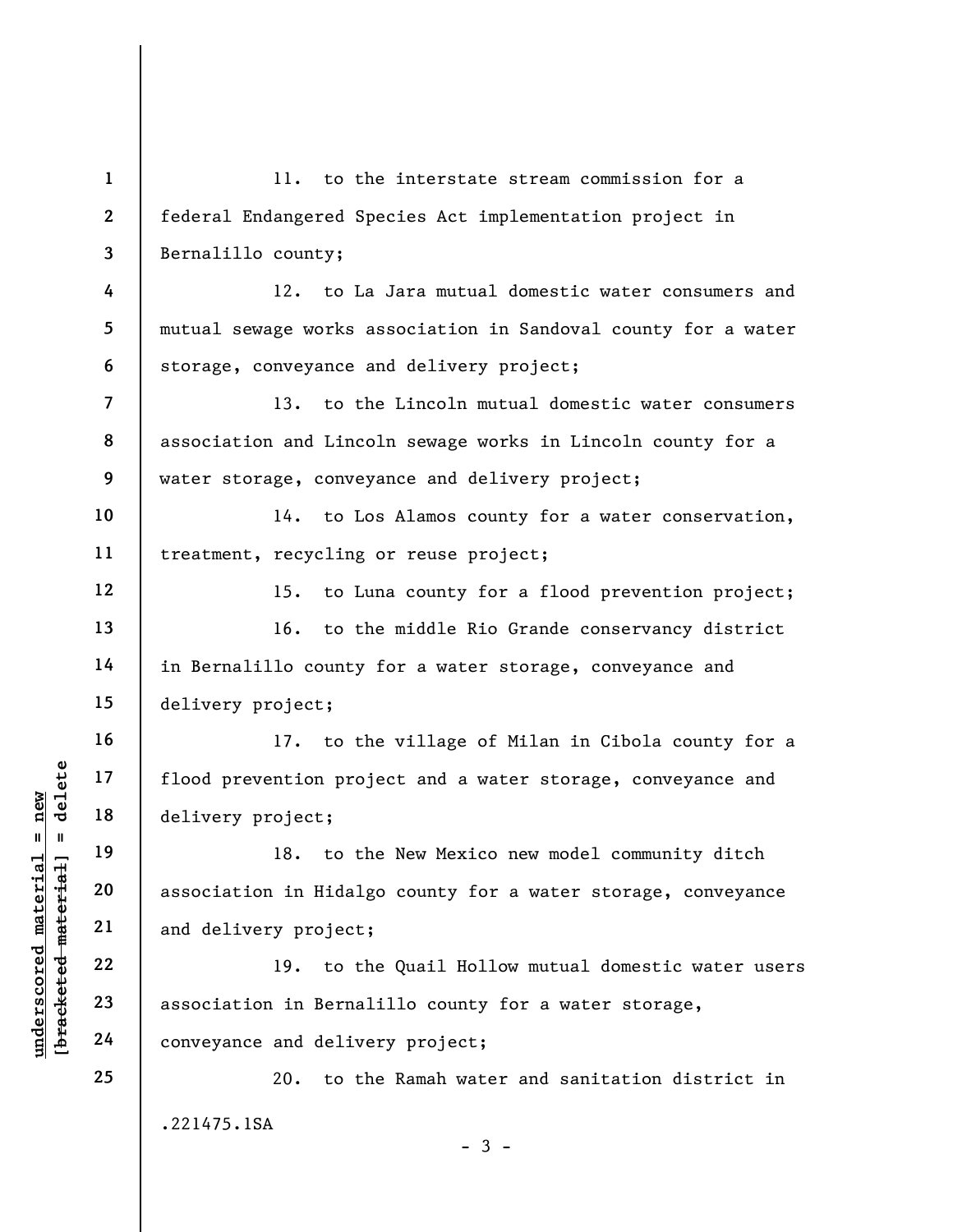1 2 McKinley county for a water storage, conveyance and delivery project;

3 4 21. to the town of Red River in Taos county for a water storage, conveyance and delivery project;

5 6 7 22. to the Regina mutual domestic water consumers association, incorporated, in Sandoval county for a water storage, conveyance and delivery project;

8 9 23. to the village of Ruidoso in Lincoln county for a water storage, conveyance and delivery project;

10 11 12 24. to the San Francisco soil and water conservation district in Catron county for a watershed restoration and management project;

25. to the San Juan soil and water conservation district in San Juan county for a watershed restoration and management project;

underscored material = new [bracketed material] = delete 26. to the Sangre de Cristo regional mutual domestic water consumers and mutual sewage works association in Guadalupe county for a water storage, conveyance and delivery project;

27. to the city of Santa Fe in Santa Fe county for a water storage, conveyance and delivery project;

28. to the southern Sandoval county arroyo flood control authority in Sandoval county for a flood prevention project;

29. to the city of Sunland Park in Dona Ana county .221475.1SA

- 4 -

13

14

15

16

17

18

19

20

21

22

23

24

25